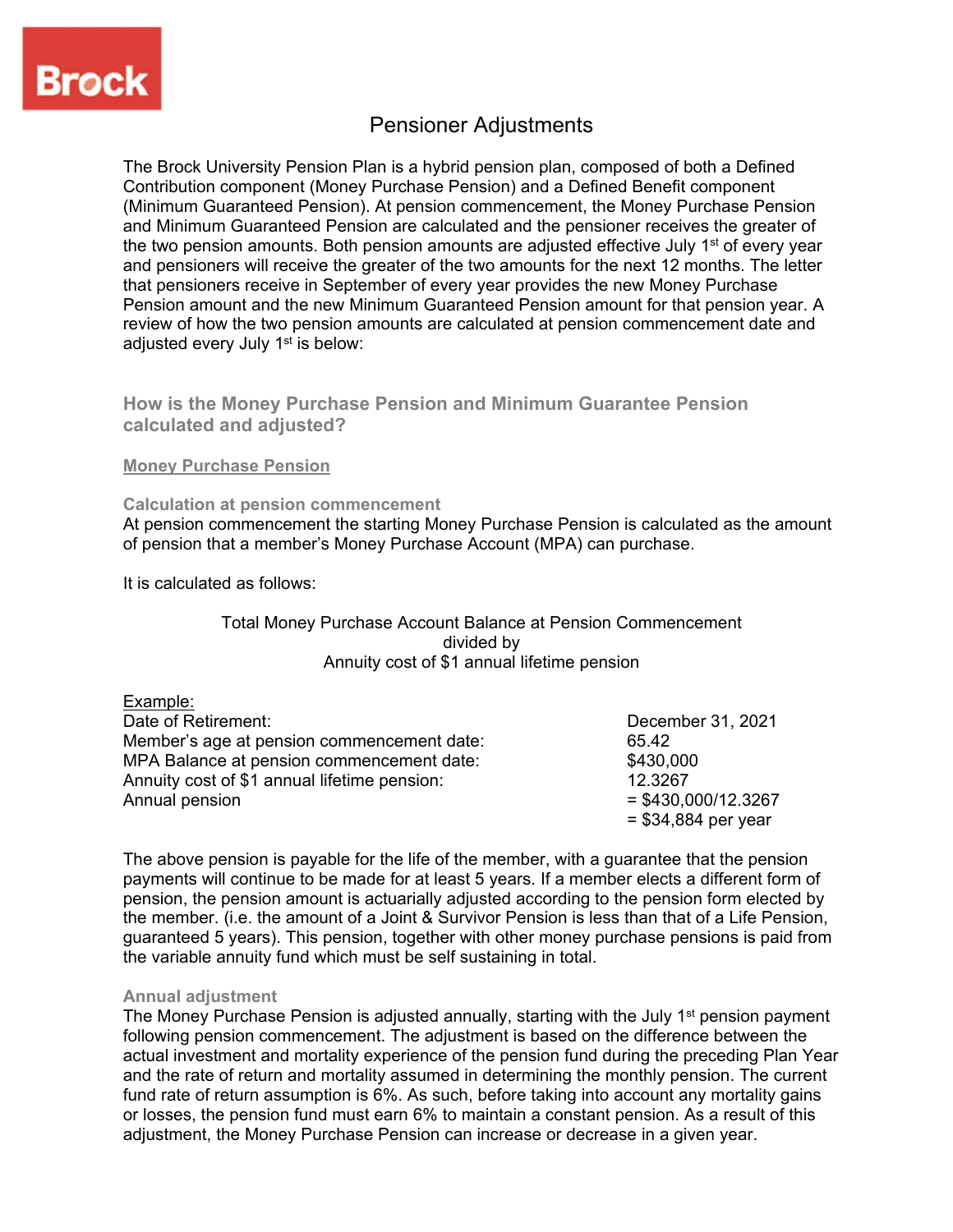Below is a chart showing fund rates of return and Money Purchase Pension adjustments for the last 10 Plan years:

| <b>Pension Plan</b><br>year ending | Fund rate of<br>return (%) | Adjustment for<br>rate of return<br>$(\%)$ | Adjustment<br>for mortality<br>$(\%)$ | Adjustment<br>for change in<br>mortality<br>table (%) | <b>Total Pensioner</b><br>adjustment (%) |
|------------------------------------|----------------------------|--------------------------------------------|---------------------------------------|-------------------------------------------------------|------------------------------------------|
| June 30, 2012                      | 1.9658                     | $-4.0342$                                  | 0.4241                                |                                                       | $-3.6101$                                |
| June 30, 2013                      | 10.2725                    | 4.2725                                     | 0.3659                                |                                                       | 4.6384                                   |
| June 30, 2014                      | 15.8129                    | 9.8129                                     | $-1.0564$                             |                                                       | 8.7565                                   |
| June 30, 2015                      | 9.5487                     | 3.5487                                     | $-0.5040$                             |                                                       | 3.0447                                   |
| June 30, 2016                      | 3.1421                     | $-2.8579$                                  | 0.5425                                | $-1.5491$                                             | $-3.8645$                                |
| June 30, 2017                      | 9.6688                     | 3.6688                                     | $-0.0233$                             | $-3.4858$                                             | 0.1597                                   |
| June 30, 2018                      | 8.3453                     | 2.3453                                     | $-0.5230$                             |                                                       | 1.8223                                   |
| June 30, 2019                      | 8.3413                     | 2.3413                                     | 0.2851                                |                                                       | 2.6264                                   |
| June 30, 2020                      | 7.4521                     | 1.4521                                     | $-0.2188$                             |                                                       | 1.2333                                   |
| June 30, 2021                      | 12.4968                    | 6.4968                                     | $-0.2024$                             |                                                       | 6.2944                                   |

## **Minimum Guaranteed Pension**

## **Calculation at pension commencement**

At pension commencement the starting Minimum Guaranteed Pension is calculated as 1.7% of a member's 5 years of best average earnings multiplied by years of pensionable service, reduced by 1/35<sup>th</sup> of the CPP benefit for each year of pensionable service (service capped at 35 years), subject to Income Tax Act maximum pension limits in the year of pension commencement.

| Example:                                           |                                                                            |                                   |
|----------------------------------------------------|----------------------------------------------------------------------------|-----------------------------------|
| Age at retirement:                                 |                                                                            | 65.42                             |
| Date of retirement:                                |                                                                            | December 31, 2021                 |
| <b>Best Average Earnings:</b>                      |                                                                            | \$75,500                          |
| Pensionable Service:                               |                                                                            | 30 years                          |
| Final Average Yearly Maximum Pensionable Earnings: |                                                                            | \$57,780                          |
| <b>Estimated Canada Pension Plan Pension:</b>      |                                                                            | $= 25\% \times $57,780 = $14,445$ |
| Annual pension                                     | $= (0.017 \times $75,500 \times 30) - (($14,445 \times 30) \times (1/35))$ |                                   |
|                                                    | $= $26,123.52$ per year                                                    |                                   |

The above pension is payable at normal retirement date for the life of the member, with a guarantee that the pension payments will continue to be made for at least 5 years. If a member elects a different form of pension and/or the member retires early, the pension amount is actuarially adjusted according to the pension form elected by the member. (i.e. the amount of a Joint & Survivor Pension is less than that of a Life Pension, guaranteed 5 years)